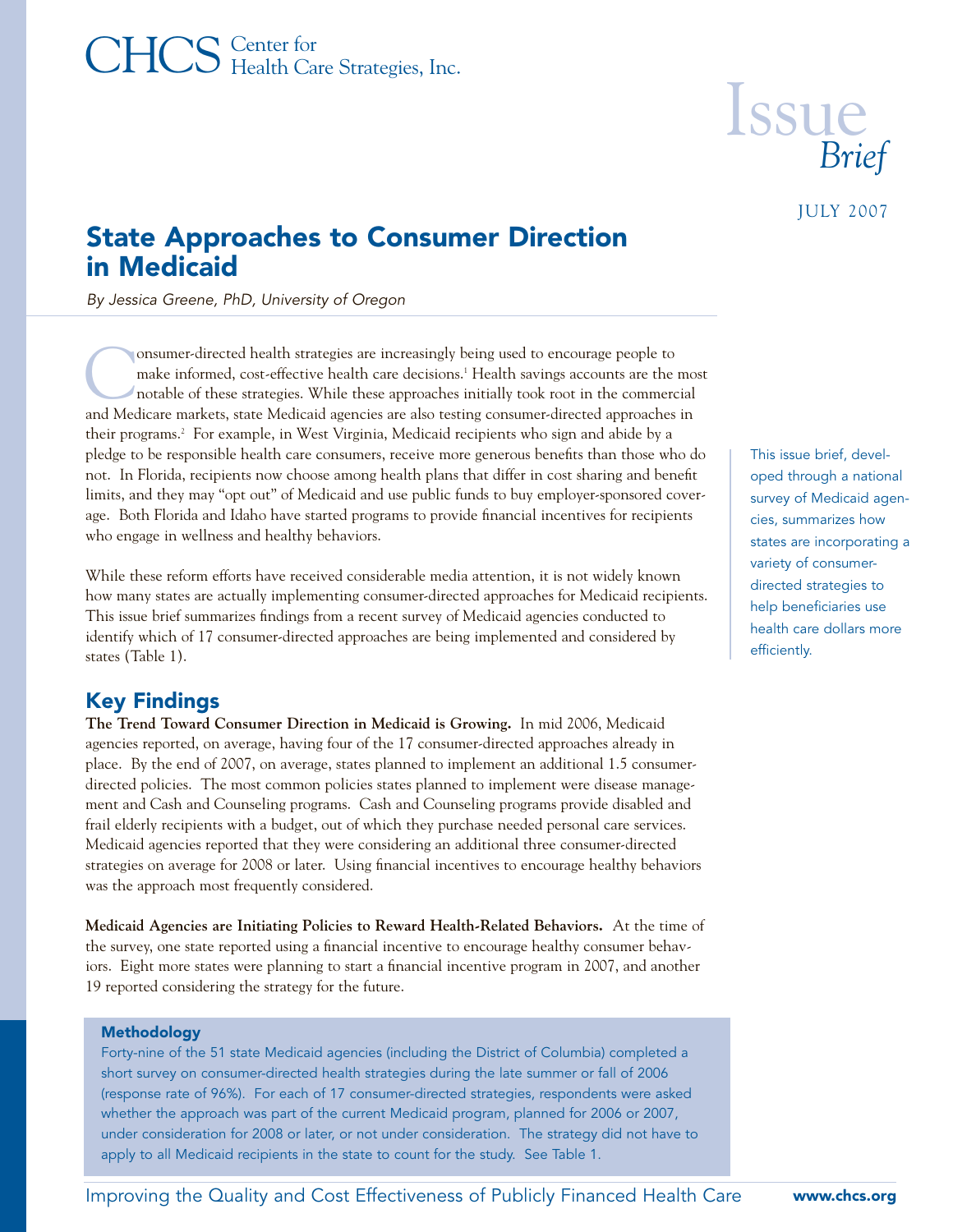| Table 1.  Medicaid Agency Plans to Implement Consumer-Directed Strategies (n=49)                                                           |                                                            |                      |                                                        |                                 |  |
|--------------------------------------------------------------------------------------------------------------------------------------------|------------------------------------------------------------|----------------------|--------------------------------------------------------|---------------------------------|--|
| <b>Strategies</b>                                                                                                                          | <b>Current</b><br>Strategy/<br><b>Planning</b><br>for 2007 | for 2008<br>or later | <b>Considering Not Currently</b><br><b>Considering</b> | <b>Did Not</b><br><b>Report</b> |  |
| Allocate Control Over Medicaid Funds                                                                                                       |                                                            |                      |                                                        |                                 |  |
| Offer Health Opportunity Accounts or health savings account-like<br>plans                                                                  | 5                                                          | 11                   | 32                                                     | $\mathbf{1}$                    |  |
| Provide personal health accounts or vouchers for purchasing one's<br>health coverage                                                       | 5                                                          | 5                    | 36                                                     | 3                               |  |
| Enable beneficiaries to use Medicaid dollars to purchase employer-<br>sponsored health coverage                                            | 23                                                         | 14                   | 10                                                     | $\overline{2}$                  |  |
| Offer cash and counseling program for home or personal care<br>services                                                                    | 25                                                         | 15                   | 8                                                      | $\mathbf{1}$                    |  |
| <b>Incentivize Healthy Behaviors and Cost Effective Utilization</b>                                                                        |                                                            |                      |                                                        |                                 |  |
| Provide financial incentives for engaging in healthy behaviors                                                                             | 9                                                          | 19                   | 19                                                     | $\overline{2}$                  |  |
| Provide optional Medicaid benefits to recipients engaging in healthy<br>behaviors                                                          | 6                                                          | 12                   | 28                                                     | $\overline{3}$                  |  |
| Provide chronically ill beneficiaries individualized disease<br>management assistance*                                                     | 38                                                         | 6                    | 2                                                      | 3                               |  |
| Use financial incentives to encourage use of cost effective health care<br>(e.g., lower cost sharing for primary care than specialty care) | 11                                                         | 15                   | 20                                                     | 3                               |  |
| <b>Recipient Financial Contributions to Care</b>                                                                                           |                                                            |                      |                                                        |                                 |  |
| Require cost sharing at nominal levels (\$3)*                                                                                              | 32                                                         | $\overline{4}$       | 10                                                     | 3                               |  |
| Require cost sharing at substantive levels (above nominal levels)                                                                          | 9                                                          | 8                    | 28                                                     | $\overline{4}$                  |  |
| Set annual per recipient maximum Medicaid payment cap                                                                                      | 3                                                          | 3                    | 39                                                     | $\overline{4}$                  |  |
| <b>Health Plan Choices</b>                                                                                                                 |                                                            |                      |                                                        |                                 |  |
| Offer recipients a choice between health plans with different cost<br>sharing arrangements                                                 | 10                                                         | $\overline{4}$       | 31                                                     | $\overline{4}$                  |  |
| Offer recipients a choice between health plans with benefits that<br>may differ in amount, duration, or scope                              | $\overline{7}$                                             | 6                    | 32                                                     | $\overline{4}$                  |  |
| <b>Assistance with Decision Support</b>                                                                                                    |                                                            |                      |                                                        |                                 |  |
| Provide in-person one-on-one counseling to assist recipients in<br>making health plan choices                                              | 21                                                         | $\overline{7}$       | 19                                                     | $\overline{2}$                  |  |
| Provide telephone counseling to assist recipients in making health<br>plan choices*                                                        | 27                                                         | 6                    | 14                                                     | $\overline{2}$                  |  |
| Contract with local community organizations to assist recipients in<br>making health plan choices                                          | 17                                                         | $\overline{7}$       | 21                                                     | $\overline{4}$                  |  |
| Provide quality data for recipients to compare health plans                                                                                | 24                                                         | 13                   | 10                                                     | $\overline{2}$                  |  |

\*Some of these strategies may be long-standing policies (e.g., co-pays for prescriptions) or part of a broader agenda (e.g., disease management or telephone counseling) and are not necessarily attributable to a consumer-directed movement.

> **Medicaid Agencies are Increasingly Allocating Control of Medicaid Funds to Recipients.** By the end of 2007, half of all states (25) will offer Cash and Counseling programs. Another approach growing in popularity is enabling recipients to use Medicaid dollars to "opt out" of Medicaid and purchase employer-sponsored coverage with public funds. Twenty-three states report they will have an "opt out" program in place in 2007. While these programs are popular with Medicaid agencies, it is noteworthy that they may be less so with recipients. In the first seven months of the Florida program, fewer than five families used the Medicaid "opt out" to purchase employer-sponsored coverage.<sup>3</sup>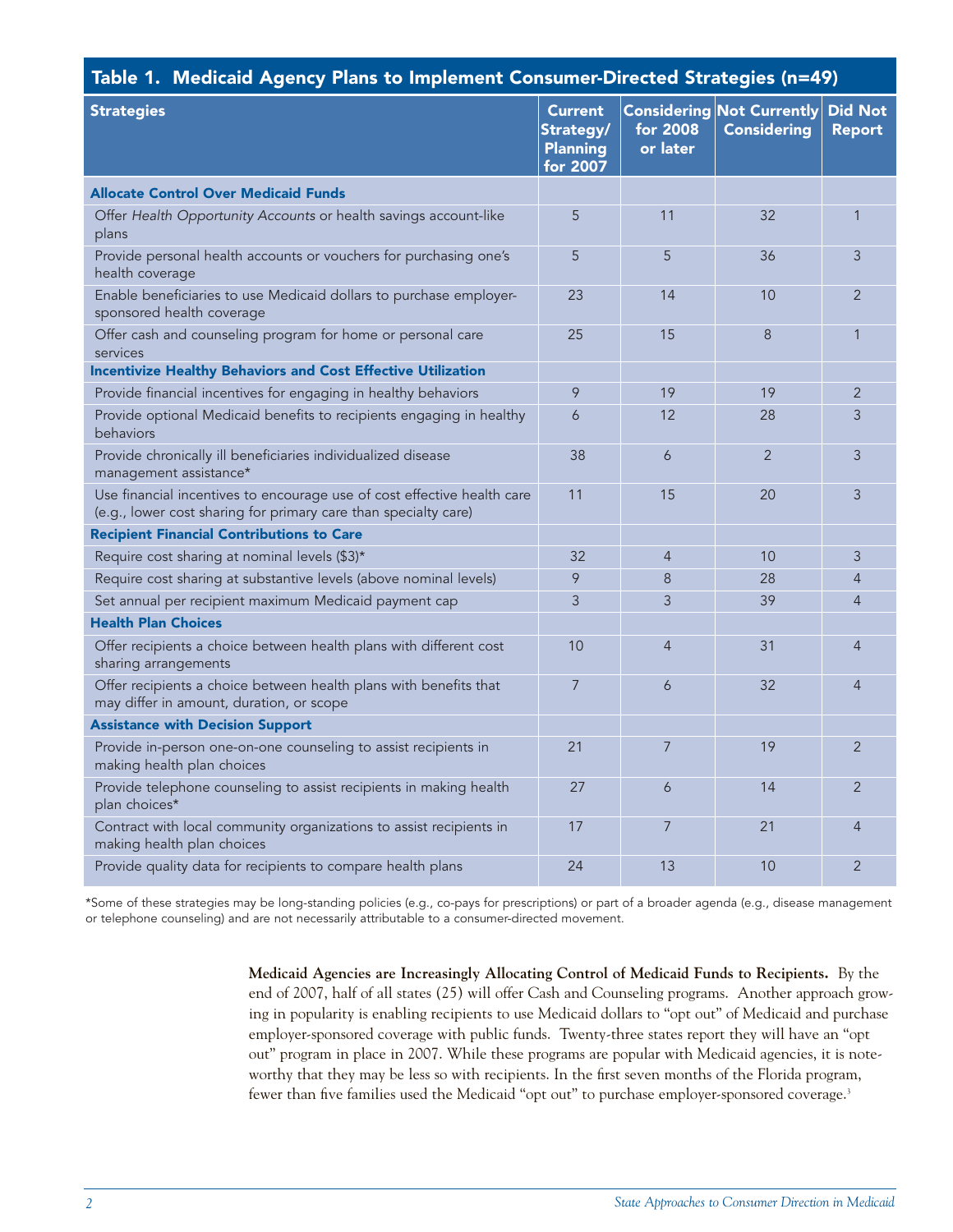**States are Interested in Health Savings Account-Like Plans.** Five states are planning to offer a Health Opportunity Account (HOA) or another health savings account-like plan in 2007. HOAs, which were established as part of the Deficit Reduction Act of 2005 (DRA), are spending accounts coupled with a high deductible version of Medicaid. Similar to health savings accounts, HOA members pay for health care services initially from their opportunity account, and then out of their own pocket until they reach the deductible level. Since HOAs were designed for Medicaid recipients, the maximum out-of-pocket costs in HOAs are relatively low: \$250 for adults and \$100 for children. Once the deductible is reached, Medicaid covers the cost of health care services. The DRA authorizes 10 states to implement HOAs. Based on the number of states considering this approach, by the end of 2008 there will likely be the full 10 programs in place nationally.

**States are Increasingly Providing Health Plan Quality Data to the Public.** A key component of consumer direction is providing consumers with comparative information to help them make informed and cost-effective health care decisions. While "report cards" on quality are not new, states are increasingly providing health plan quality data to Medicaid recipients. By the end of 2007, almost half of all states (24) will provide comparative health plan quality data to recipients and an additional 13 states are considering doing so in the future.

# Conclusion

This survey finds that consumer-directed strategies are increasingly being adopted and considered in Medicaid programs across the country. A number of these approaches are new and untested. While Cash and Counseling strategies do not necessarily apply to all populations and typically only cover personal needs services, there are key lessons from the Cash and Counseling demonstrations thatshould be considered:<sup>4</sup>

- **1. Consumer direction for Medicaid needs to include "counseling" as well as "cash."** Cash and Counseling programs have acknowledged Medicaid recipients' relatively low health literacy levels and created structured supports to assist recipients (or their representative), including home visits and monthly telephone calls. A related need will be for informational materials about new consumer-directed strategies to be appropriate for low literacy readers. Recent studies demonstrate that efforts to simplify health information can improve comprehension and decisionmaking.5 It will be important to test approaches and formats for presenting health plan comparisons to Medicaid recipients to see how best to present information to this population.
- **2. Consumer direction is not for all Medicaid recipients.** In Arkansas almost one in five participants who opted for Cash and Counseling voluntarily disenrolled from the program with in a year.<sup>6</sup>
- **3. Consumer-directed strategies may not save money.** While disabled and elderly recipients randomized to Cash and Counseling programs had lower hospitalization rates and better quality of life, their overall Medicaid costs were slightly higher than those receiving traditional personal care services.<sup>7</sup> It is possible that cost savings may not be achieved with other consumer-directed innovations as well. In fact, Health Opportunity Accounts are projected to increase Medicaid costs by 80 million dollars in the first five years of the program.<sup>8</sup>
- **4. The cost effectiveness of Cash and Counseling programs has been established through rigorous evaluation.** While program costs have not declined, the findings from evaluations suggest strongly that Medicaid is achieving better value for its money through Cash and Counseling. It will be critical to study the program costs and benefits of the new consumerdirected strategies that are implemented across the country. This will enable identification of new cost-effective programs and foster additional state replication of these programs.